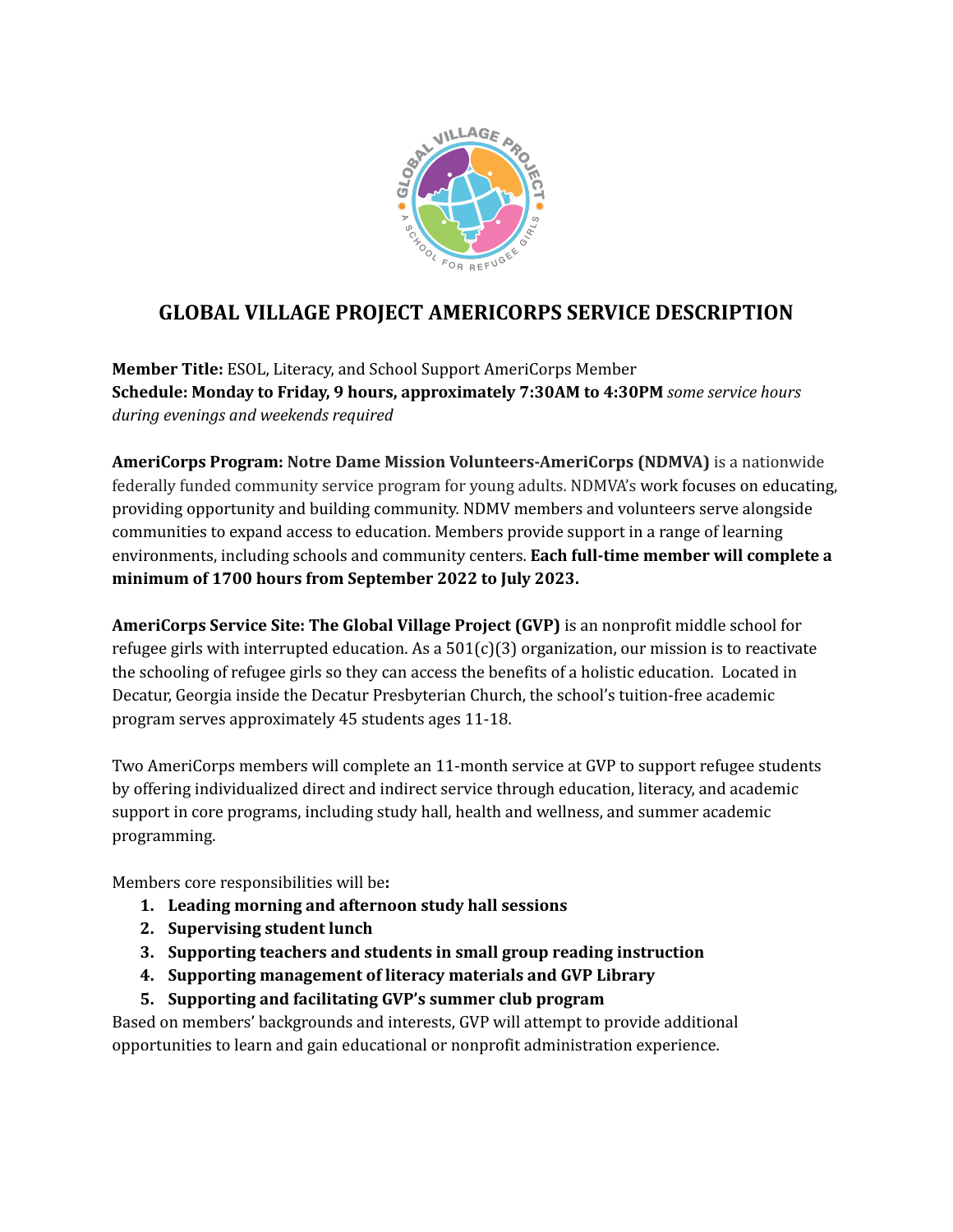### **Service Summary: ESOL, Literacy, and School Support Americorps Member**

The ESOL, Literacy, and School Support Americorps Member works closely with Global Village Project teachers to support refugee English language learners by assisting in the classroom instruction and other student support areas. The member will have recurring access to vulnerable populations and will serve in study-hall as a tutor five days a week. The member will also take a lead role in coordinating reading instruction and materials, including assisting with the GVP Library.

### **General Responsibilities:**

- Coordinate and facilitate morning and afternoon study hall sessions
- Tutor students as needed, and match students with volunteers for tutoring sessions
- Assist classroom teachers with small group lessons and activities; prepare lesson materials and classroom displays
- Collaborate with and support teachers and STEAM Coordinator
- Collect and maintain student data for student assessments
- Supervise student lunch time
- Address academic and administrative team needs: supplies, copies, questions, etc.
- Help plan, prepare, and support GVP Summer Club lessons, and activities
- Attend and provide event support for experiential learning, field trips, annual community events
- Submit monthly reports measuring progress toward NDMVA AmeriCorps goals
- Reinforce community and classroom behavior and core values

# **Literacy Responsiblities:**

- Assisting and leading small group literacy and reading instruction: Guided Reading, ELA, and Literacy Workshop
- Cataloguing and managing books and literacy materials for the school library and book room.
- Serving as a liaison with the volunteer team for school library cataloguing and book check-out.

# **Required Experience and Skills:**

- Bachelor's degree or higher
- Must have an interest in education, literacy, ESOL, applied linguistics, refugee learners, learners with limited formal education, and/or non-profit development
- Flexibility and a willingness to learn
- Passion for working with teenagers
- Patience and a positive attitude
- Sensitivity to people of all cultures, ethnicities, and religious backgrounds.
- Cultural competency and understanding of working with marginalized communities
- Strong communication and interpersonal skills
- Organizational/time management skills, ability to prioritize with attention to detail
- Flexibility and an ability to problem solve
- Commitment to creating a equitable and inclusive learning environment
- Proficiency in Google Drive and Google Suite, or willingness to learn
- Ability to be an active member of a team in a diverse, multicultural environment